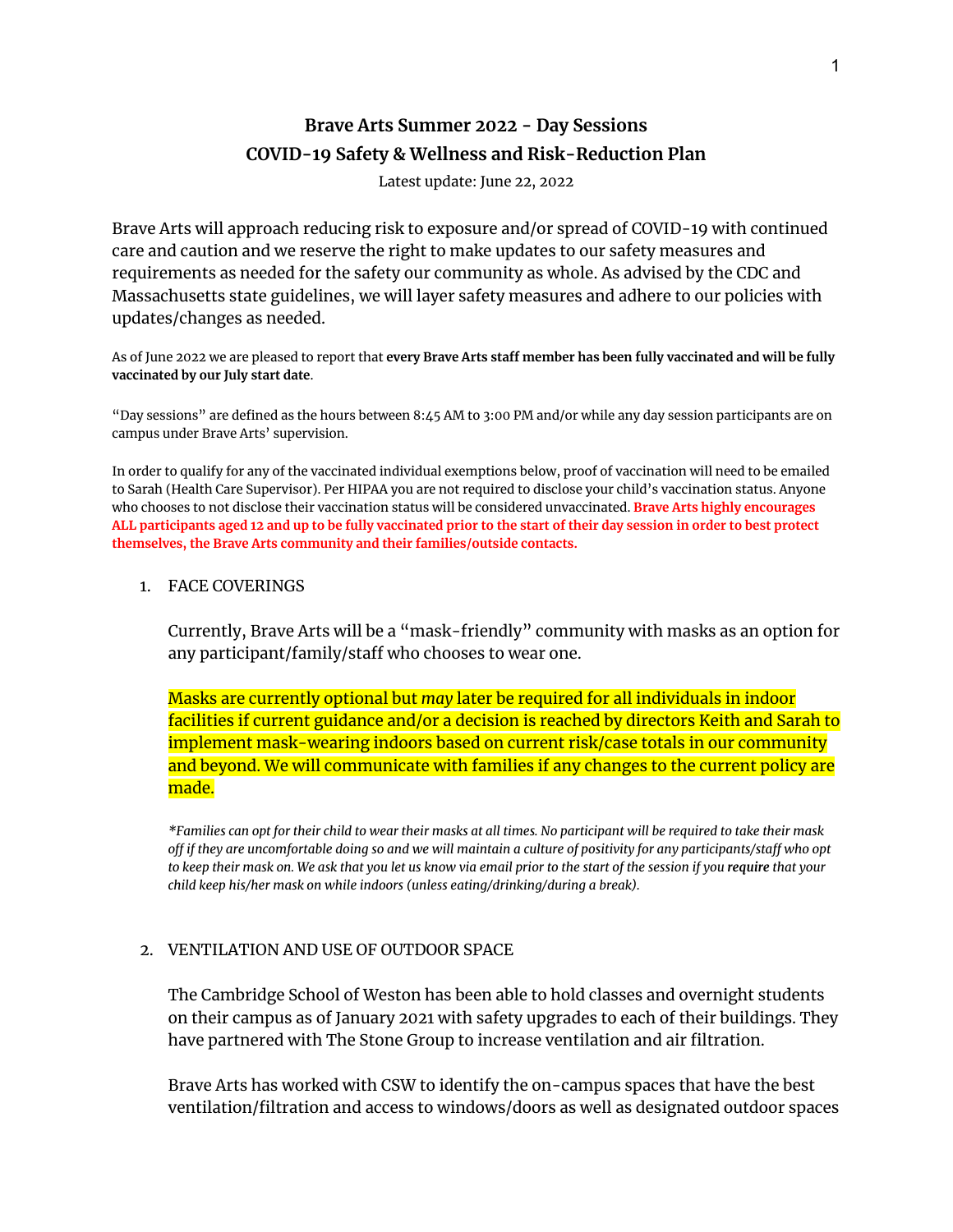for Brave Arts' use that will include covered areas for sun and heat protection. Brave Arts will prioritize CSW's outdoor spaces with the understanding from the CDC and other advisory groups that spread is significantly reduced outside due to natural air flow. Any time we are indoors, HEPA filters will be used and/or windows/doors open.

## 3. HAND HYGIENE

CSW has already provided multiple sanitation stations in each building and room and Brave Arts will provide additional bottles of hand sanitizer. Every member of the Brave Arts community will be required to wash their hands for 20 seconds with soap and water prior to and after lunch and snacks, and regularly throughout the day.

## 4. TESTING, EXPOSURE/SYMPTOM REPORTING, CONTACT TRACING

Participants displaying symptoms will only be able to return to Brave Arts with a negative test result and may be highly encouraged to wear a mask indoors if symptoms persist even with a negative test due to false/premature negative results or with significant close contact (ie: same household). You may always call 508-314-1792 with any questions and we have plenty of rapid tests to provide to families. We may request a PCR test if there is significant close contact exposure and/or prevalent symptoms of COVID-19. Project Beacon sites are free to the public regardless of insurance and remain open with a quick turnaround on test results.

If your child displays or reports symptoms while at Brave Arts they will be rapid antigen tested. Please ensure your child can be picked up within one hour if they develop a fever, vomiting and/or test positive. They may not return to Brave Arts until the **1.** required 5-day quarantine **2.** they have been fever-free without the use of a fever reducer for 24+ hours and **3.** have a negative antigen test result or physician's permission. Anyone returning prior to the 10-day period will be required to wear a well-fitting mask when indoors.

Brave Arts will communicate daily with all families about confirmed cases within our community. Please refer to CDC guidance for [isolation/quarantine.](https://www.cdc.gov/coronavirus/2019-ncov/your-health/quarantine-isolation.html)

Staff will be under an employment agreement that will require extended safe behavior and limited exposure outside of our program. We will be "overstaffed" to ensure a fully staffed program at all times.

## **COMMUNITY AGREEMENT**

Every person registering is required to agree to our [community](https://12c9eecf-c4fa-ffac-8787-ca27182545b8.filesusr.com/ugd/564884_a255a9261dcd4014b73fd64feda21faa.pdf) agreement with the understanding that policies and information will be updated as we receive new information. This summer will be about caring for our community as if they were our own family and